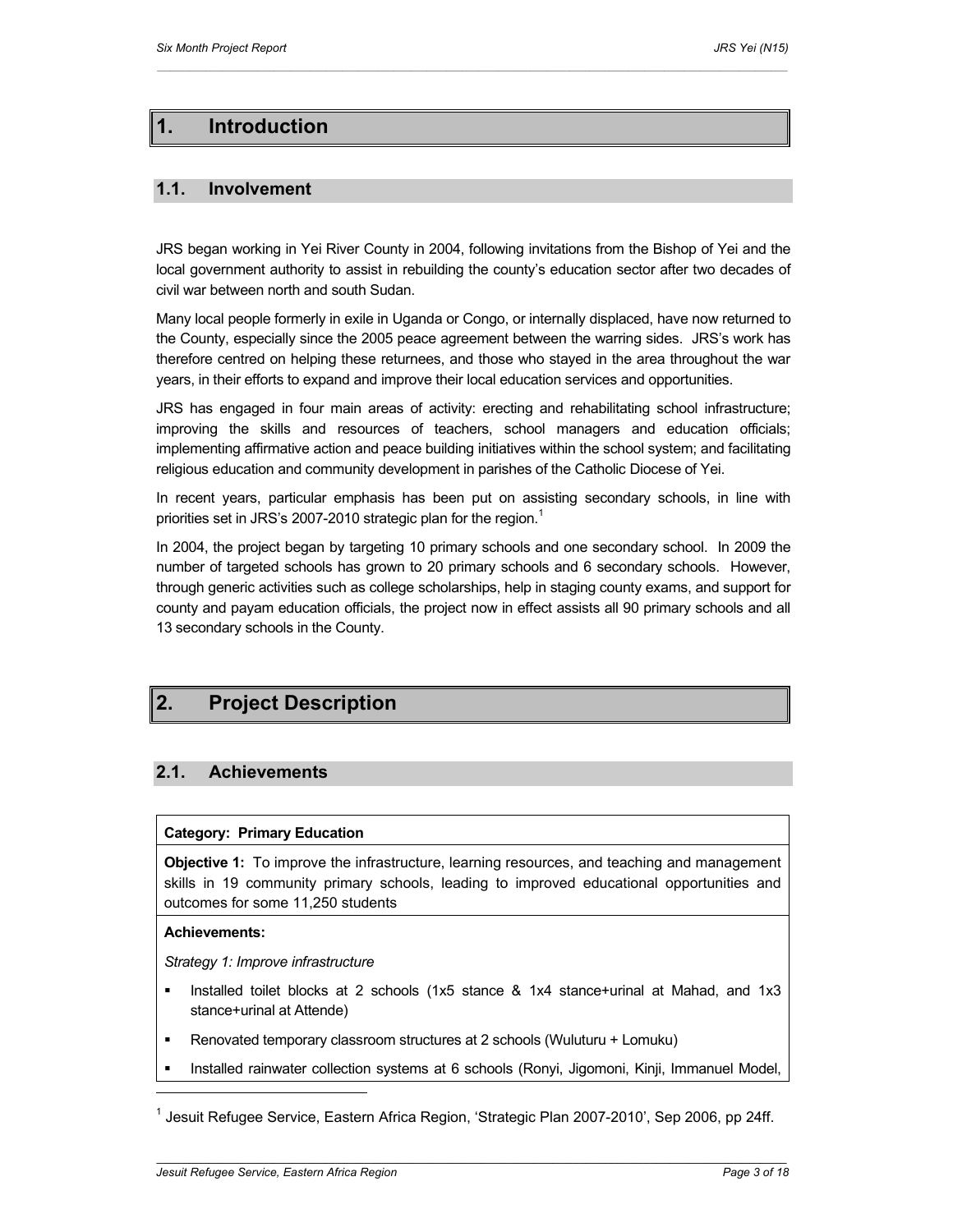Minyori, St Joseph's)

 Helped the local community at 1 remote area school (Minyori) to construct houses for teachers posted to the school (nearing completion)

 $\mathcal{L}_\text{max} = \mathcal{L}_\text{max} = \mathcal{L}_\text{max} = \mathcal{L}_\text{max} = \mathcal{L}_\text{max} = \mathcal{L}_\text{max} = \mathcal{L}_\text{max} = \mathcal{L}_\text{max} = \mathcal{L}_\text{max} = \mathcal{L}_\text{max} = \mathcal{L}_\text{max} = \mathcal{L}_\text{max} = \mathcal{L}_\text{max} = \mathcal{L}_\text{max} = \mathcal{L}_\text{max} = \mathcal{L}_\text{max} = \mathcal{L}_\text{max} = \mathcal{L}_\text{max} = \mathcal{$ 

*Strategy 2: Improve learning resources* 

- Provided extra seating (12x3 seater desks) for 1 school (Minyori)
- At the start of the school year, provided school attendance registers (291) to teachers in JRSsupported schools to help them keep accurate student records, and counter books (594) to help them prepare schemes of work and lesson plans
- Provided teachers among the 7,000 or so newly arrived Congolese refugees in the Lasu refugee settlement with teaching resources (blackboards, chalk, exercise books, etc) to help them start rudimentary classes, pending development of an education programme by the UNHCR/ACROSS camp managers (unplanned activity)
	- Added a school located near the settlement (Nyori PS), and hosting both local and refugee students, to the list of schools targeted for direct support by the project (bringing the total number to 20)
	- Assisting Caritas Germany and the Sudan Catholic Bishops Conference to organise a donation of food and non-food items to the refugees (unplanned activity)
- Provided Yei Prison authorities with teaching resources (blackboard, chalk, exercise books, etc) to help run an adult literacy programme for prisoners and prison staff (unplanned activity)

*Strategy 3: Improve teaching and management skills* 

- Provided teachers and management bodies in JRS-supported schools with ready access to support and advice through the project's field visitation programme
	- Each school was visited at least once a month on average
- Provided the County Education Office (CEO) and the 5 Payam Education Offices (PEO) with a range of material resources to improve their operating capabilities, including computer, printing and duplicating equipment in the case of the CEO, and basic office furniture and stationery in the case of the PEOs
- Achievements in the area of in-service and college-based training for primary school teachers and managers are detailed below in the Training Category (Objective 3)

#### **Category: Secondary Education**

**Objective 2:** To improve the infrastructure, learning resources, and teaching and management skills in 6 community secondary schools, leading to improved educational opportunities and outcomes for some 2,050 students

#### **Achievements:**

*Strategy 1: Improve infrastructure* 

 Installed a toilet block at 1 school (1x5 stance at Yei Girls; a financial contribution was also made to a 1x4 stance block built at the school's boarding dormitories by another NGO)

- Renovated temporary classroom structures at 2 schools (Yei Day, Equatorial College)
- Installed a rainwater collection system installed at 1 school (Yei Girls)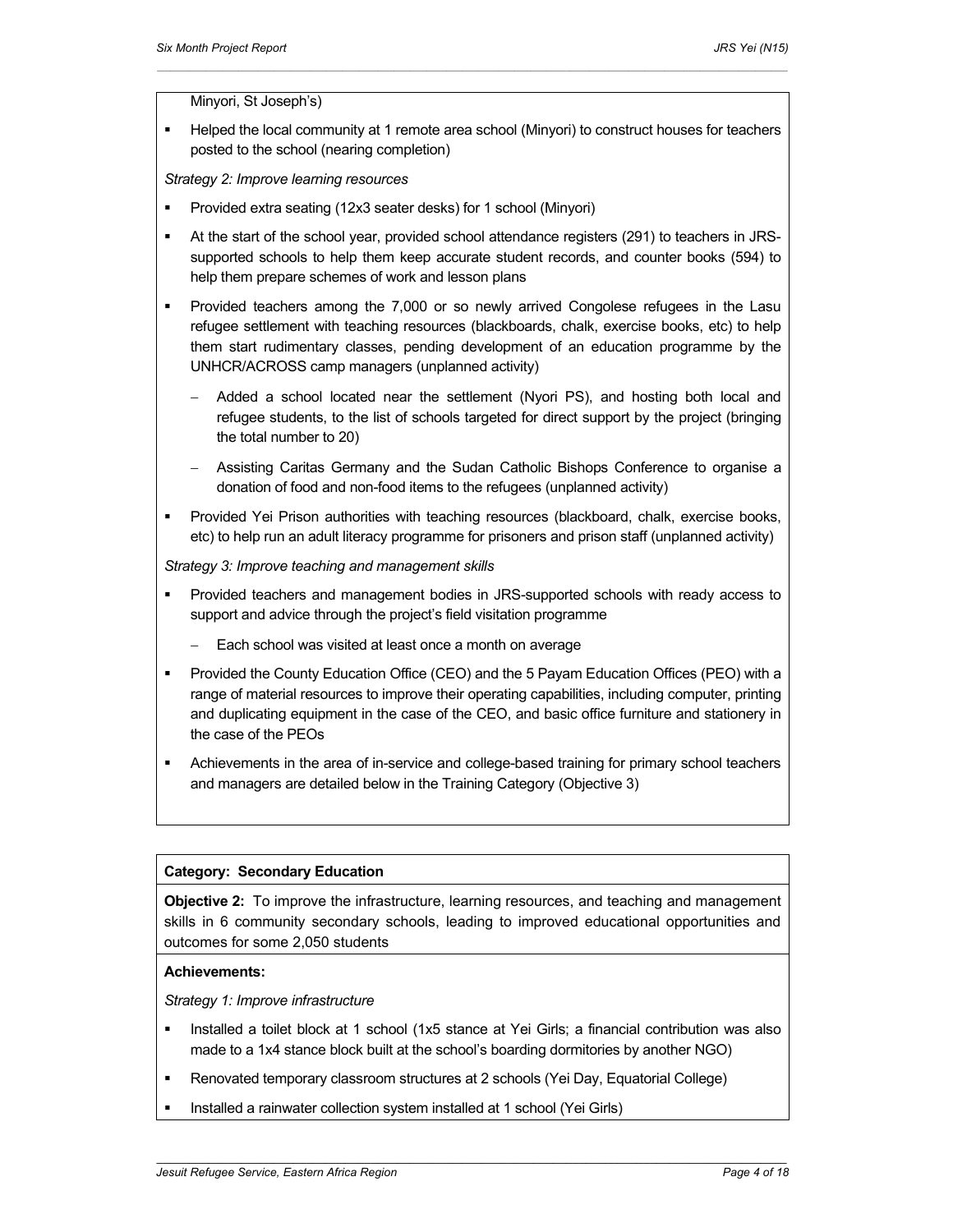Sunk 2 boreholes (1 serving St Monica's SS and 1 serving church institutions at Lutaya, including JRS, a primary school, a secondary school, a parish centre, and a pastoral centre)

 $\mathcal{L}_\text{max} = \mathcal{L}_\text{max} = \mathcal{L}_\text{max} = \mathcal{L}_\text{max} = \mathcal{L}_\text{max} = \mathcal{L}_\text{max} = \mathcal{L}_\text{max} = \mathcal{L}_\text{max} = \mathcal{L}_\text{max} = \mathcal{L}_\text{max} = \mathcal{L}_\text{max} = \mathcal{L}_\text{max} = \mathcal{L}_\text{max} = \mathcal{L}_\text{max} = \mathcal{L}_\text{max} = \mathcal{L}_\text{max} = \mathcal{L}_\text{max} = \mathcal{L}_\text{max} = \mathcal{$ 

Note: These 2 boreholes were sunk using non-JRS church-sourced funds

*Strategy 2: Improve learning resources* 

- Furnished the recently completed (end-2008) JRS-built science laboratory and second girls dormitory at St Joseph's with 120 lab stools and 20 double-bed bunks respectively
- Provided 2 schools (Equatorial College, Kings College) with extra seating (25x2 seater desks each, with Equatorial also being provided 2 office tables)
- Provided 6 schools with sports and games equipment (eg footballs, netballs, volleyballs, athletic equipment) and agricultural tools and seeds (eg hoes, rakes, axes, pangas, assorted seeds)
- At the start of the school year, provided school attendance registers (49) to teachers in JRSsupported schools to help them keep accurate student records, and counter books (162) to help them prepare schemes of work and lesson plans
- Organised an intensive 2-week holiday coaching programme for S4 students to improve performance in core subjects (eg Maths, Physics, English)
	- 158 S4 students (99M, 59F) from 5 schools enrolled and completed the programme
- Implemented a JRS/CEO school award/student prize programme for top performers in the county's joint secondary exams
	- Prizes were awarded to the top 18 S1 to S3 students (9M, 9F) in the 2008 end-of-year countywide exams, and the top school in the 2008 end-of-year external exams for S4 (UNEB exams)

*Strategy 3: Improve teaching and management skills* 

- Provided teachers and management bodies in JRS-supported schools with ready access to support and advice through the project's field visitation programme
	- Each school was visited at least twice a month on average, except St Monica's at Tore, which due to its remote location was visited only once a month on average
- Provided the County Education Office a range of material resources to improve its operating capabilities, including computer, printing and duplicating equipment
- Achievements in the area of in-service and college-based training for secondary school teachers and managers are detailed below in the Training Category (Objective 3)

## **Category: Education: Training**

**Objective 3:** To improve the range and quality of professional development opportunities for teachers, school managers and education officials in Yei County, leading to a more competent, confident and qualified workforce

## **Achievements:**

*Strategy 1: Provide opportunities to obtain or upgrade professional qualifications* 

26 JRS-sponsored students (16M, 10F) successfully completed their 2-year Certificate in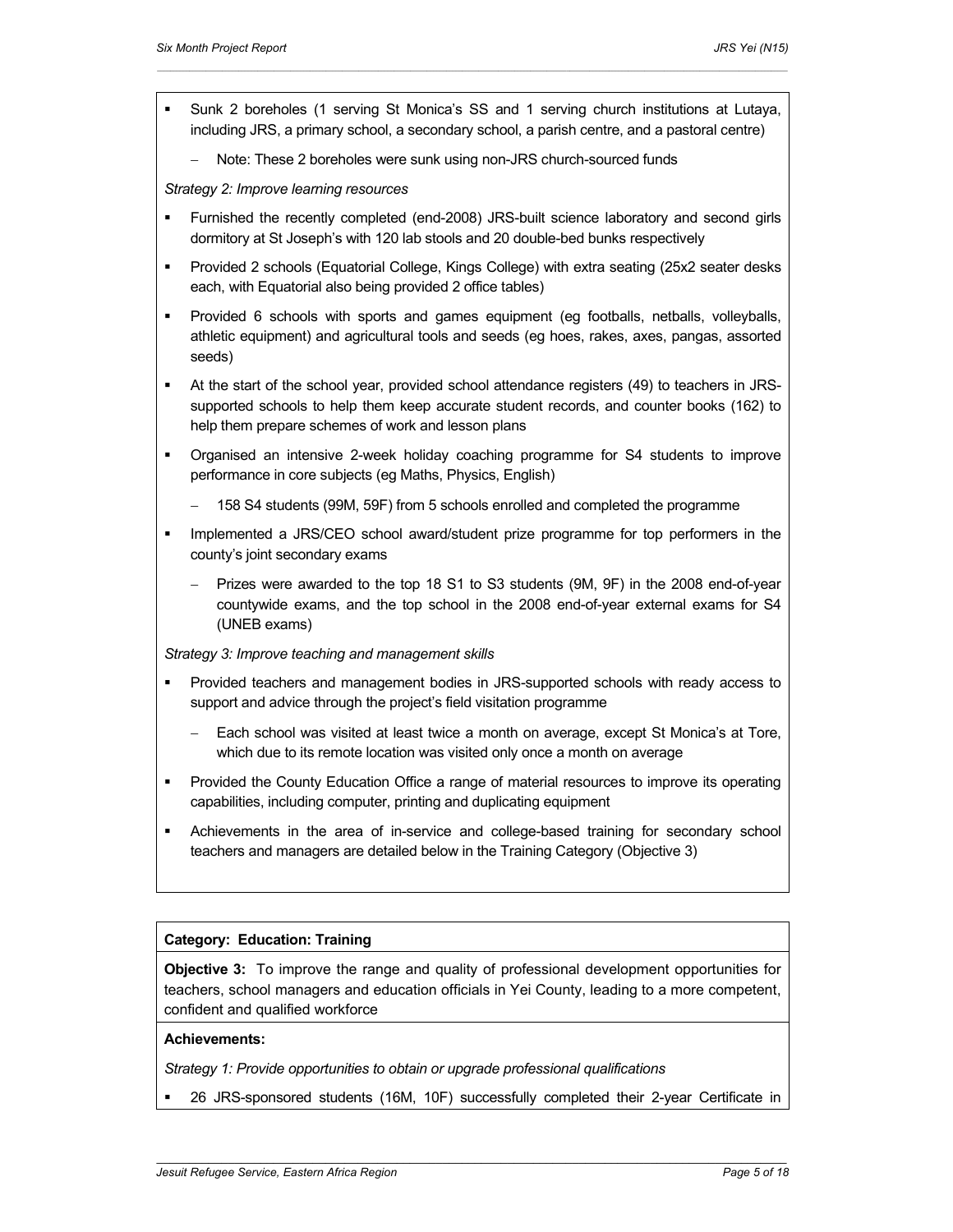- Primary Teaching at Yei Teacher Training College and have begun taking up teaching positions (2 more are repeating  $2^{nd}$  year)
- This represents a completion rate of 87% (the original number sponsored being 30)

 $\mathcal{L}_\text{max} = \mathcal{L}_\text{max} = \mathcal{L}_\text{max} = \mathcal{L}_\text{max} = \mathcal{L}_\text{max} = \mathcal{L}_\text{max} = \mathcal{L}_\text{max} = \mathcal{L}_\text{max} = \mathcal{L}_\text{max} = \mathcal{L}_\text{max} = \mathcal{L}_\text{max} = \mathcal{L}_\text{max} = \mathcal{L}_\text{max} = \mathcal{L}_\text{max} = \mathcal{L}_\text{max} = \mathcal{L}_\text{max} = \mathcal{L}_\text{max} = \mathcal{L}_\text{max} = \mathcal{$ 

- 30 new students (24M,  $6F$ ) were awarded scholarships to start their  $1<sup>st</sup>$  year of College studies in March
- Provided ongoing support for 12 JRS-sponsored students (10M, 2F) in their final term of a 2 year Diploma in Secondary Education at Muni National Teachers College
	- 15 new students are currently being selected for sponsorship to start their  $1<sup>st</sup>$  year of College studies in September
- 12 teachers/education officials (10M, 2F) were awarded scholarships to pursue a qualification upgrade via distance education while continuing to work full-time
	- 5 are primary teachers, 5 are secondary teachers, and 2 are County Education Office officials

*Strategy 2: Provide opportunities for in-service professional development* 

- 36 primary teachers (25M, 11F) completed a 2 week professional development course held during the Term 1 school holidays
- 30 secondary teachers (29M, 1F) completed a 2 week professional development course held during the Term 1 school holidays
- 49 head/deputy head teachers (44M, 5F) completed a 3-day course on school management and leadership, with 13 (11M, 2F) from secondary schools and 36 (33M, 3F) from primary schools
	- Note: This course was packaged with a 2-day course on generic and cross-cutting topics in affirmative action and peace building, making a 5-day course altogether
- 25 county exam board members (23M, 2F) completed a 4-day course on exam management principles and practices
	- 2 experts from the Ugandan National Examination Board helped facilitate this course
- 22 county exam board members and school directors' of studies (21M, 1F) participated in one or both of 2x1-day workshops reviewing the new South Sudan secondary curriculum and the county's 2008 joint secondary exam process
	- JRS staff and the County Education Director facilitated these two workshops, which inter alia led to the drafting of a detailed syllabus for each subject. Once finalised, these syllabuses should help teachers introduce the new curriculum, and provide a common academic platform for the county's 2009 joint exams
- Note: the above 1x4 day and 2x1-day workshops were organised by JRS at the request of the County Education Office. They are a substitute for the 2x3-day courses originally planned for county and payam inspectors

## *Strategy 3: Provide field-based support and advice*

- 31 secondary school teachers (28M, 3F) were provided feedback and guidance during 'onthe-job' training carried out in 4 schools (Kings, Equatorial, Yei Day, Daystar) in an intensive follow-up exercise to the abovementioned 2 week professional development course
- In a further follow-up exercise, JRS assisted teachers at 2 schools (Kings and Yei Girls) in conducting a 2-hour career guidance seminar to 96 students at Kings College and over 150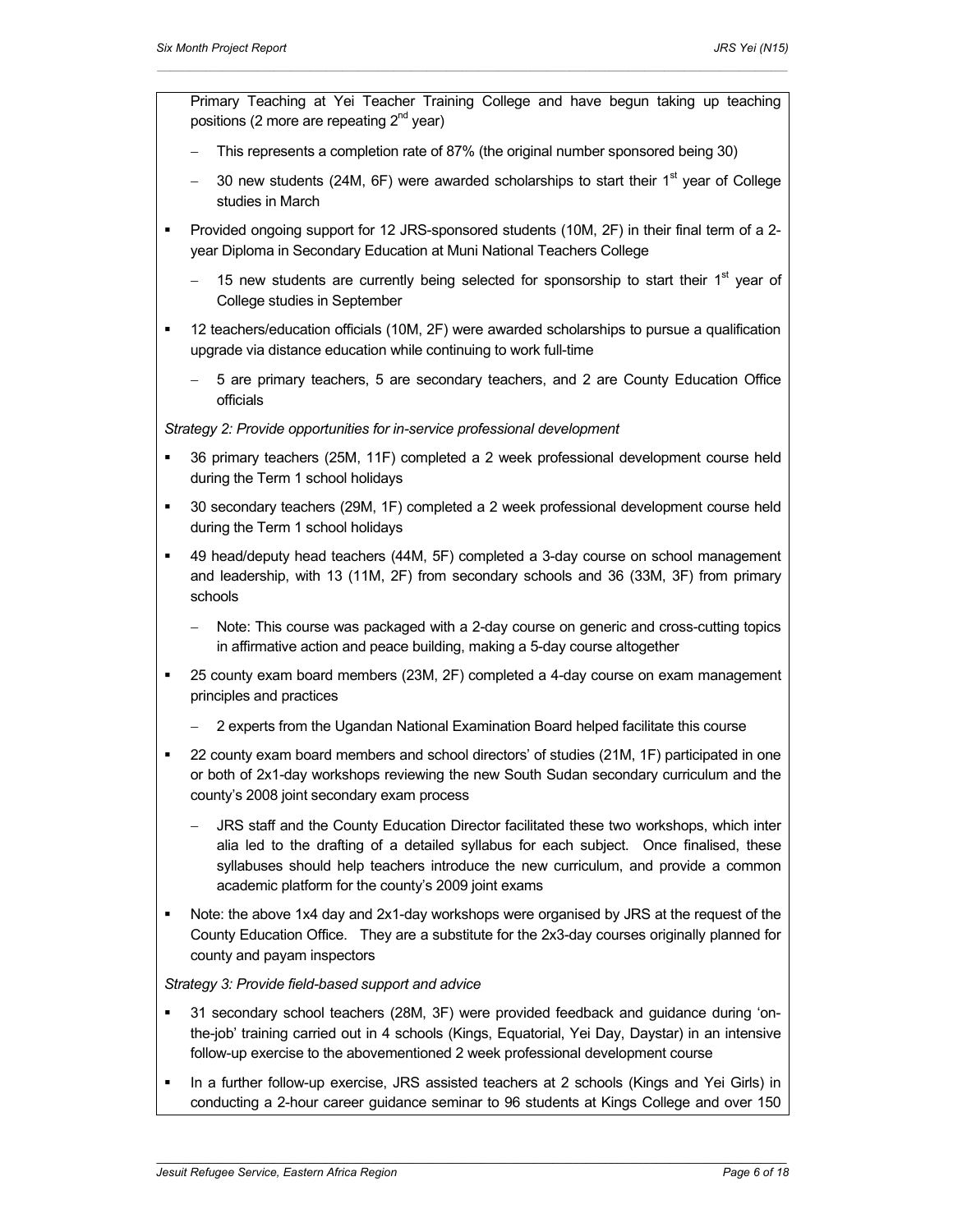## students at Yei Girls.



 $\mathcal{L}_\text{max} = \mathcal{L}_\text{max} = \mathcal{L}_\text{max} = \mathcal{L}_\text{max} = \mathcal{L}_\text{max} = \mathcal{L}_\text{max} = \mathcal{L}_\text{max} = \mathcal{L}_\text{max} = \mathcal{L}_\text{max} = \mathcal{L}_\text{max} = \mathcal{L}_\text{max} = \mathcal{L}_\text{max} = \mathcal{L}_\text{max} = \mathcal{L}_\text{max} = \mathcal{L}_\text{max} = \mathcal{L}_\text{max} = \mathcal{L}_\text{max} = \mathcal{L}_\text{max} = \mathcal{$ 

**The Deputy Headteacher of Mahad Primary School teaches a lesson observed by the JRS Yei Primary Education Coordinator, who then gives her feedback, suggestions and ideas afterwards (below).** 



#### **Category: Affirmative Action and Special Education Needs**

**Objective 4:** To improve the support services available to vulnerable or disadvantaged students, and to female teachers and education officials, leading to a more equitable distribution of opportunities and benefits in education sector development

 *\_\_\_\_\_\_\_\_\_\_\_\_\_\_\_\_\_\_\_\_\_\_\_\_\_\_\_\_\_\_\_\_\_\_\_\_\_\_\_\_\_\_\_\_\_\_\_\_\_\_\_\_\_\_\_\_\_\_\_\_\_\_\_\_\_\_\_\_\_\_\_\_\_\_\_\_\_\_\_\_\_\_\_\_\_\_\_\_\_\_\_\_\_\_\_\_\_* 

#### **Achievements:**

*Strategy 1: Provide services for vulnerable and disadvantaged students*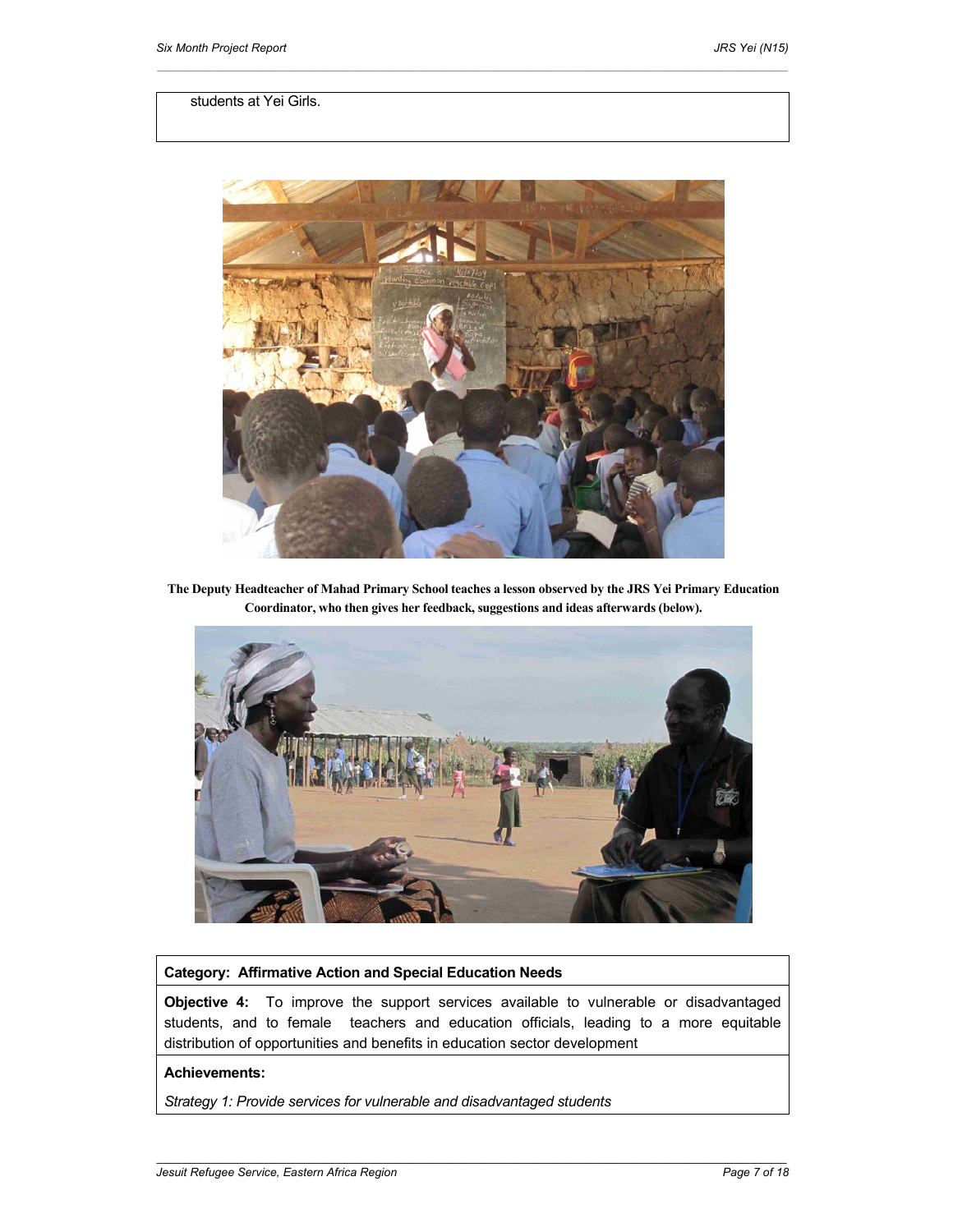137 students (122F, 15M) meeting needs-based criteria are being financially supported to undertake secondary school studies

 $\mathcal{L}_\text{max} = \mathcal{L}_\text{max} = \mathcal{L}_\text{max} = \mathcal{L}_\text{max} = \mathcal{L}_\text{max} = \mathcal{L}_\text{max} = \mathcal{L}_\text{max} = \mathcal{L}_\text{max} = \mathcal{L}_\text{max} = \mathcal{L}_\text{max} = \mathcal{L}_\text{max} = \mathcal{L}_\text{max} = \mathcal{L}_\text{max} = \mathcal{L}_\text{max} = \mathcal{L}_\text{max} = \mathcal{L}_\text{max} = \mathcal{L}_\text{max} = \mathcal{L}_\text{max} = \mathcal{$ 

- The students are drawn from 9 schools and include 74 continuing students (ie students also sponsored in 2008) and 63 new students
- The new students include 12 Congolese girls from Lasu refugee settlement, who are being sponsored for S1 studies at Yei Girls
- The level of sponsorship this year is set at 75% of school fees, except for the Congolese refugee girls, who are being provided full support in view of their particular circumstances
- Issued health kits (sanitary pads, soap) to 228 secondary girls early in Term 1 and 310 girls early in Term 2 to help them avoid disruptions to class attendance

*Strategy 2: Improve training and networking opportunities for female teachers and education officials* 

- 1 untrained female teacher is being sponsored to complete S4 to qualify for entry to primary teacher training college (7 having completed S4 last year, and the overall target being 10 over the two years 2008-09)
- 31 female teachers (4 secondary, 27 primary) completed a 3-day course on issues relating to gender, affirmative action and special education needs (the first course exclusively for women teachers ever run by the project)
- 30 senior women / senior male teachers (14F, 16M) completed a 3-day course on issues relating to gender, affirmative action and special education needs
	- Note: This course was packaged with a 2-day course on issues relating to peace building, child protection and sexual and gender based violence (see Objective 5), making a 5-day course altogether

#### *Strategy 3: Improve general awareness of issues relating to affirmative action*

- Information and discussion sessions on issues relating to gender, affirmative action and special education needs were also included in most other courses run by the project (see Objective 3), reaching:
	- 49 head and deputy head teachers during 2x5-day professional development courses
	- 30 secondary teachers during a 1x2-week professional development course
	- 36 primary teachers during a 1x2-week professional development course
- 47 parents at Mahad PS (26F, 21M) participated in a JRS-facilitated 1-day seminar on gender and girls education issues
	- This seminar (an unplanned activity) was initiated by the school in response to the abovementioned course for senior female and senior male teachers

#### **Category: Peace Building**

**Objective 5:** To improve knowledge of principles and practices relating to peace building – including human rights, democratic principles, the nature of good governance, and non-violent methods of conflict resolution – and how they might be applied in school and local community settings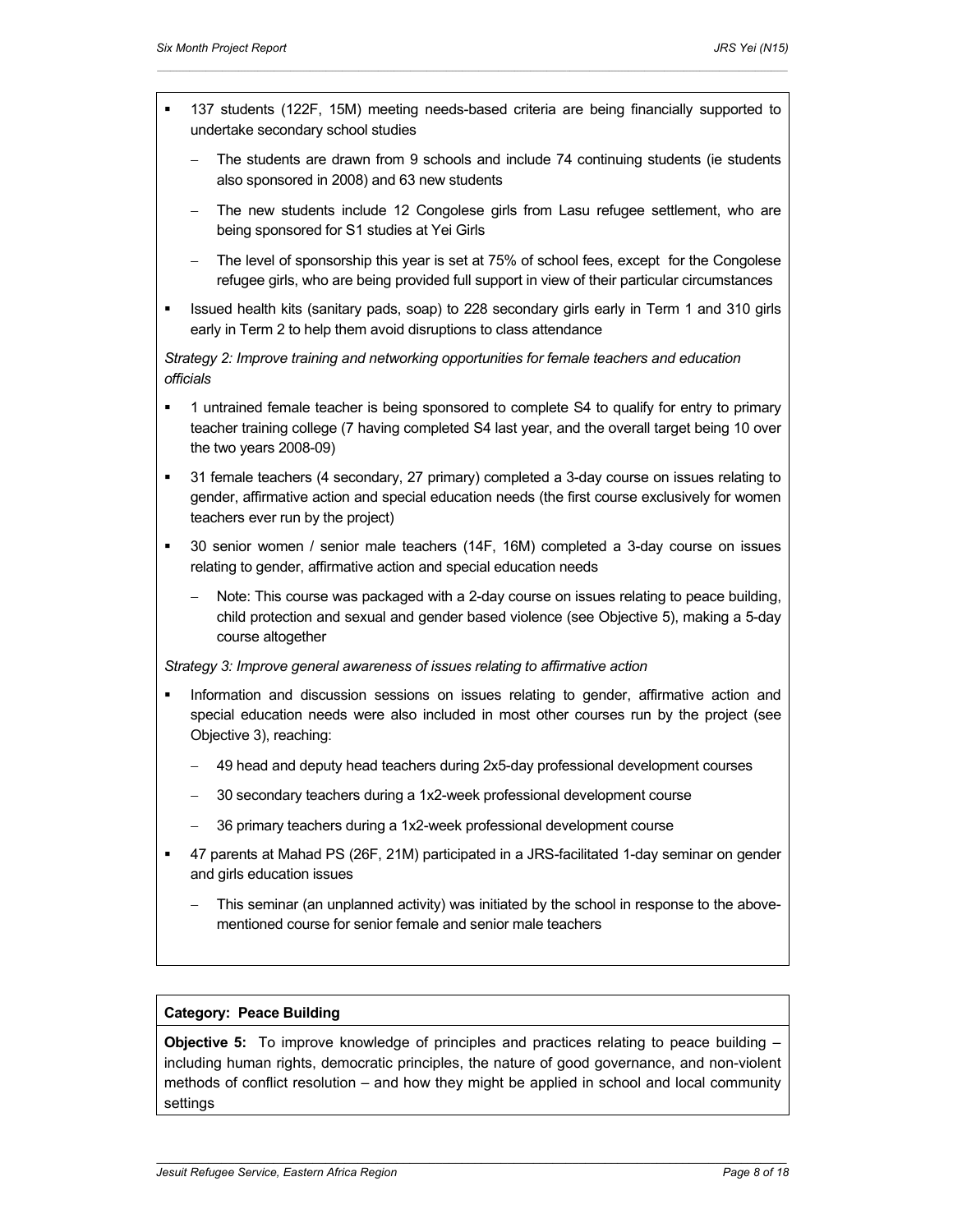### **Achievements:**

 30 senior women / senior male teachers (14F, 16M) completed a 2-day course on issues in peace building (eg election and referendum procedures, codes of conduct during elections), child protection (focusing on the GoSS/UNICEF 'Child Friendly Schools' campaign), and sexual and gender based violence (SGBV)

 $\mathcal{L}_\text{max} = \mathcal{L}_\text{max} = \mathcal{L}_\text{max} = \mathcal{L}_\text{max} = \mathcal{L}_\text{max} = \mathcal{L}_\text{max} = \mathcal{L}_\text{max} = \mathcal{L}_\text{max} = \mathcal{L}_\text{max} = \mathcal{L}_\text{max} = \mathcal{L}_\text{max} = \mathcal{L}_\text{max} = \mathcal{L}_\text{max} = \mathcal{L}_\text{max} = \mathcal{L}_\text{max} = \mathcal{L}_\text{max} = \mathcal{L}_\text{max} = \mathcal{L}_\text{max} = \mathcal{$ 

- Note: This course was packaged with a 3-day course on issues relating to gender, affirmative action and special education needs (see Objective 4), making a 5-day course altogether
- 49 head/deputy head teachers (44M, 5F) completed a 2-day course on issues relating to peace building, child protection and SGBV
	- Note: This course was packaged with a 3-day course on school management and leadership (see Objective 3), making a 5-day course altogether
- Information and discussion sessions on generic issues in peace building, child protection and SGBV were also included in most other courses run by the project (see Objectives 3 & 4), reaching:
	- 30 secondary teachers during their 1x2-week professional development course
	- 36 primary teachers during their 1x2-week professional development course

## **Category: Pastoral, Social Services and Community Development**

**Objective 6:** To improve the opportunities and resources for religious education and community development in parishes of the Catholic Diocese of Yei, and the visitation and accompaniment services provided to prisoners and the sick, leading to a growth in local church leadership skills, self-help capabilities, and pastoral accompaniment activity

#### **Achievements:**

*Strategy 1: Improve community infrastructure* 

 Construction of a parish hall/community centre at Ombasi is progressing well, and should be completed by late August

*Strategy 2: Improve religious knowledge, leadership skills and self-help resources in parish-based communities* 

- 6 JRS-sponsored parish leaders (3M, 3F) successfully completed a 1-month Lumko training course in Uganda
- 559 local parish community leaders (326M, 233F) catechists, youth leaders, Catholic Action members, etc – participated in courses of 4-6 days on religious/church formation and development
	- 10 courses in all were conducted, in 6 different parishes (Christ the King, Lutaya, Ombasi, Lasu, Kajo Keji, and Tore), with Lumko catechetical materials being the main teaching resource
	- Approximately 15 Congolese catechists and other church leaders from the Lasu refugee settlement participated in the course run in Lasu parish

 *\_\_\_\_\_\_\_\_\_\_\_\_\_\_\_\_\_\_\_\_\_\_\_\_\_\_\_\_\_\_\_\_\_\_\_\_\_\_\_\_\_\_\_\_\_\_\_\_\_\_\_\_\_\_\_\_\_\_\_\_\_\_\_\_\_\_\_\_\_\_\_\_\_\_\_\_\_\_\_\_\_\_\_\_\_\_\_\_\_\_\_\_\_\_\_\_\_* 

Follow-up reports from the parishes indicate that the courses have inspired a number of